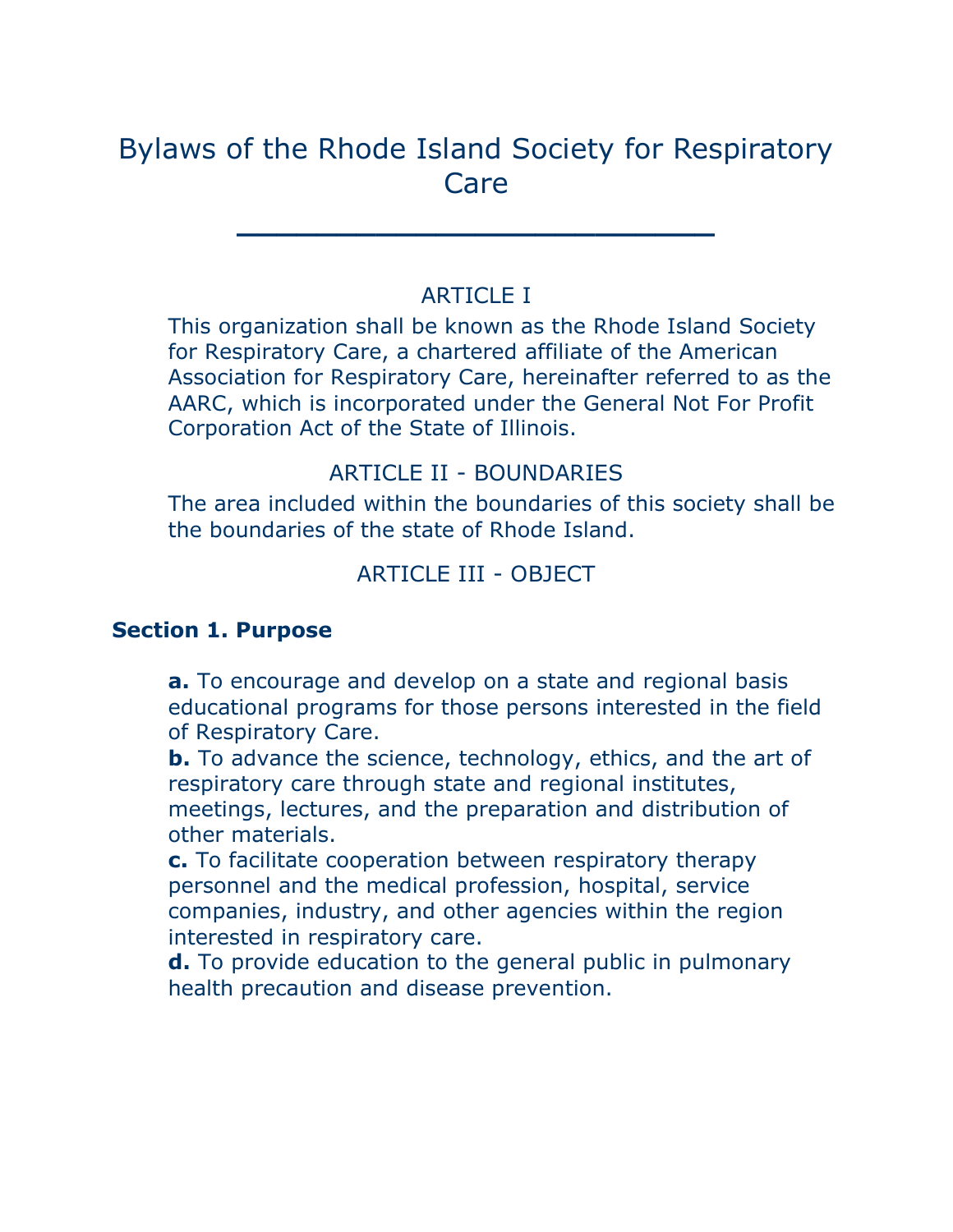#### **Section 2. Intent**

**a.** No part of all monies of the society shall inure to the benefit of any private member or individual, nor shall the corporation perform particular services for individual members thereof unless provided for in these bylaws.

**b.** Distribution of the funds, income, and property of the society shall be made to charitable, educational, scientific, or religious corporation, organization, community chests, foundations or other kindred institutions maintained and created for one or more of the foregoing purposes if at time of distribution, the payees or distributees are exempt from income taxation, and if gifts or transfers fyi the payees or distributees are then exempt from taxation under the provision s of Sections 501, 2055, and 2522 of the Internal Revenue Code or any later or other sections of the Internal Revenue Code which amend or supersede the said sections.

#### ARTICLE IV – MEMBERSHIP

#### **Section 1. Classes**

The membership of this society shall include three (3) classes; active member, associate member (including students), and special member.

#### **Section 2. Eligibility**

An individual is eligible to be a member of this society if he/she meets the prerequisites as specified in Article III, Section 2, 3 and 4 of the AARC Bylaws, and his/her place of employment or residency is within the defined boundaries of this society.

#### **Section 3. Classifications**

The classifications and limitations of membership shall be defined in Article III, Sections 2, 3 and 4 of the AARC Bylaws.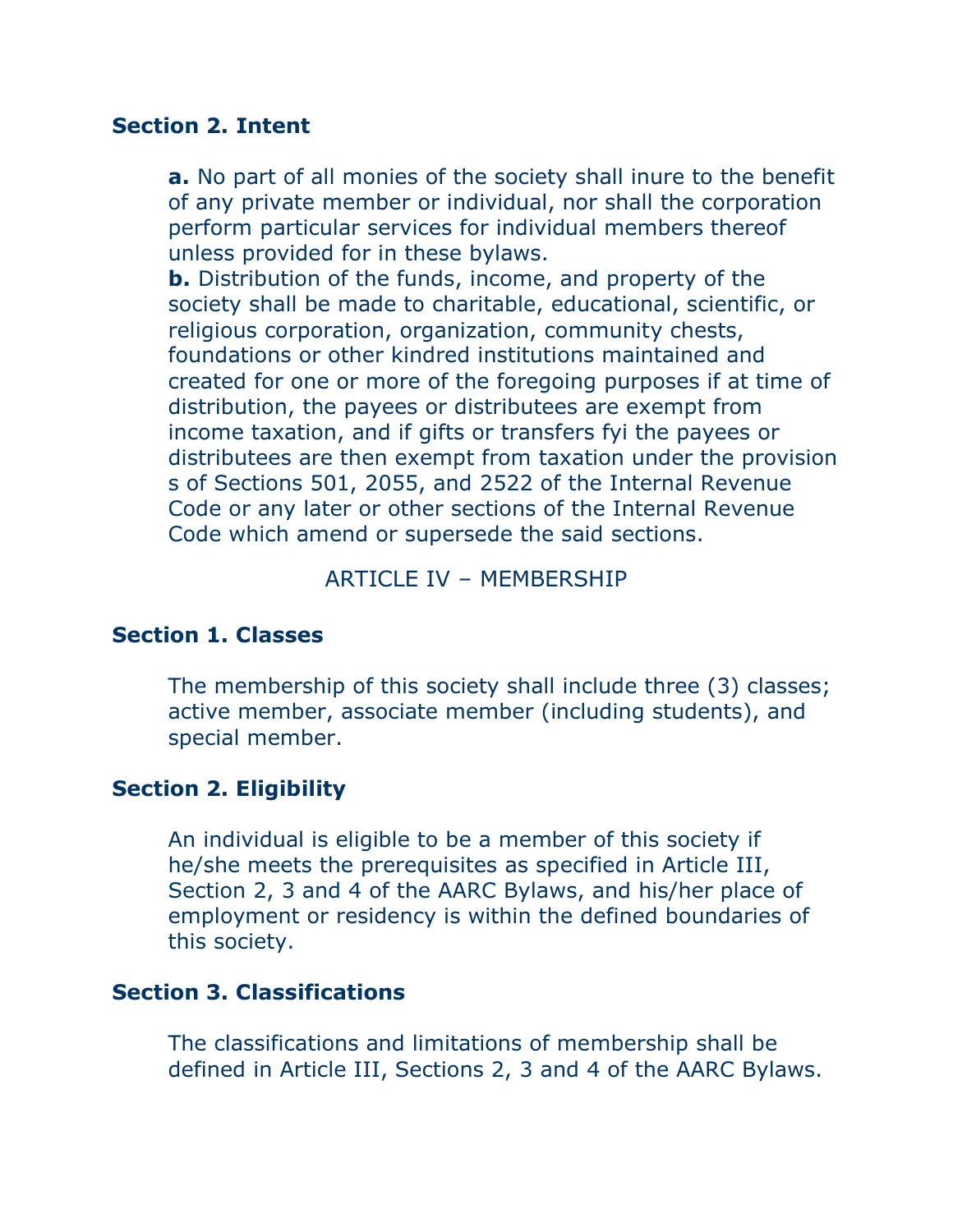#### **Section 4. Membership**

Application for membership in this society shall follow the procedures specified in Article III, Section 6 of the AARC Bylaws.

# **Section 5. Annual Registration**

Each society member must annual reassess his/her qualifications for membership by payment of dues to the AARC in accordance with Article III, Section 8 of the AARC Bylaws.

# ARTICLE V - OFFICERS AND OTHER VOTING MEMBERS OF THE BOARD

#### **Section 1. Officers**

The officers of this society shall be: President, Immediate Past-President, Vice President, Secretary, and Treasurer.

#### **Section2. Other Voting Members of the Board**

**a.** There shall be two (2) Directors.

**b.** The delegate to the AARC shall be a voting member of the board.

# **Section3. Term of Office**

**a.** The term of office for the Vice President shall be two (2) years. The term shall begin at the start of the fiscal year following an election. The Vice President shall not serve more than three (3) consecutive terms in the same office.

**b.** The term of office for the President shall be for (2) years. The person holding this office will assume the office of Immediate Past-President after completion of his/her term as President. The term shall begin at the start of the fiscal year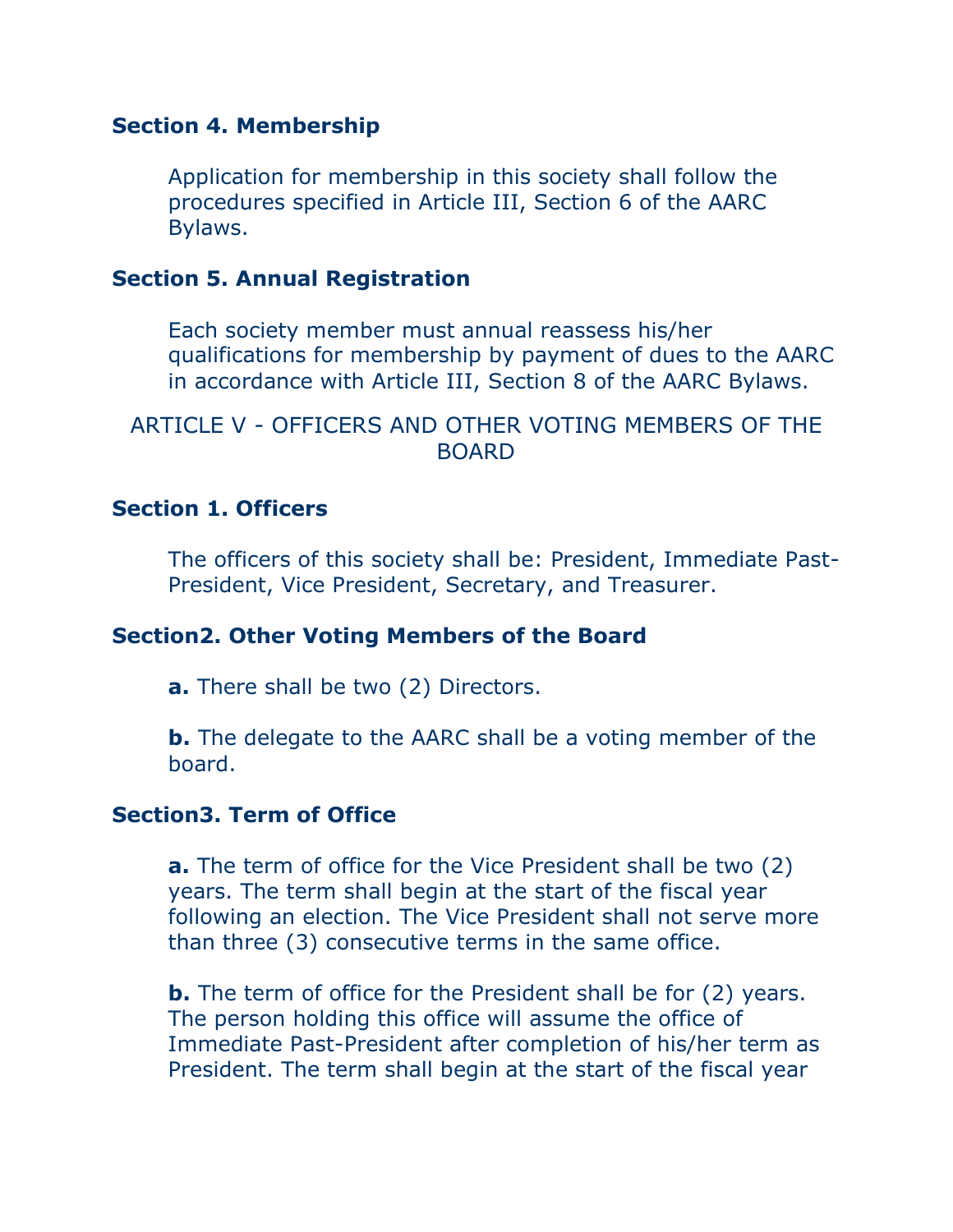following an election. The President shall not serve more than three (3) consecutive terms in the same office.

**c.** The term of Immediate Past-President shall be for one (1) year. The term shall begin at the start of the fiscal year following an election. The Immediate Past-President may be elected to another vacant office on the board after serving his/her term.

**d.** The term of office for Secretary shall be for (2) years. The term shall begin at the start of the fiscal year following an election. This position may be re-elected for three (3) consecutive terms.

**e.** The term of office for Treasurer shall be for two (2) years. The term shall begin at the start of the fiscal year following an election. This position shall not serve for more than three (3) consecutive terms.

**f.** The term of office for Directors shall be for two (2) years. The term shall begin at the start of the fiscal year following an election. This position shall not serve for more than three(3) consecutive terms.

**g.** The term of office for Delegate shall be for four (4) years. The first of two (2) years shall be served as Alternate Delegate; the final two (2) years shall be served as Delegate.

#### **Section 4. Vacancies of Office**

**a.** In the event of a vacancy in the office of President, the Vice President shall become acting President to serve the unexpired term.

**b.** In the event of a vacancy in the office of Vice President, the Board of Directors shall fill the vacancy by approval of the qualified individual by a 2/3 majority vote.

**c.** An appointed Vice President shall serve the remainder of the unexpired term.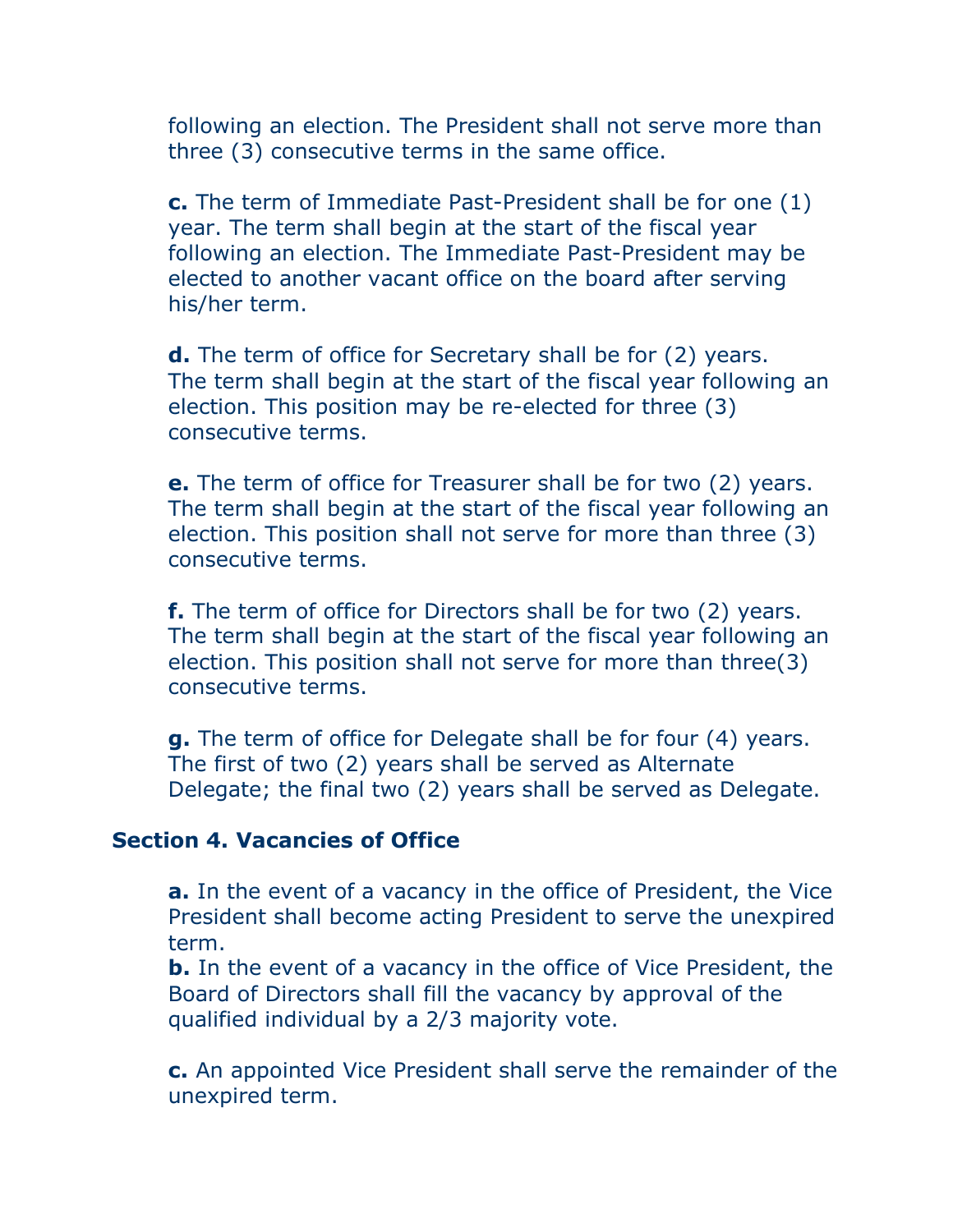**d.** Any vacancy in the office of Secretary or Treasurer shall be filled by the appointment of a qualified individual by the Board of Directors with a 2/3 majority vote. The appointed individual will serve the unexpired term.

**e.** Any vacancy in the office of Director shall be filled by appointment by the President with a 2/3 majority vote of the Board of Directors. The appointed individual shall serve the unexpired term only.

**f.** If the Delegate's office becomes vacant for any reason, the Alternate Delegate will assume the office and duties of the Delegate's unexpired term. This person shall complete his/her own successive term as Delegate.

**g.** If the Alternate Delegate's office becomes open for any reason, the Board of Directors may appoint a qualified member to fill the vacancy by a 2/3 majority vote. This person will serve the unexpired term and will complete the successive terms as Delegate.

#### **Section 5. Duties of Officers**

#### **a.** *President*

The President shall be the chief executive officer of the society. He/She shall preside at the annual business meeting and all annual business meeting, and submit it to the membership not fewer than thirty (30) days prior to such a meeting in accordance with Article VIII of these bylaws; prepare an agenda for each meeting of the Board of Directors, and submit it to the members of the Board not fewer than ten (10) days prior to such a meeting; appoint standing and special committees subject to approval of the Board of Directors; be an exofficio member of all committees except Elections and Nominations committees; present to the Board of Directors and membership an annual report of the Society's activities. The President will also create and submit the annual budget to the Board of Directors for approval. The President can act in the capacity as a delegate to the AARC House of Delegates.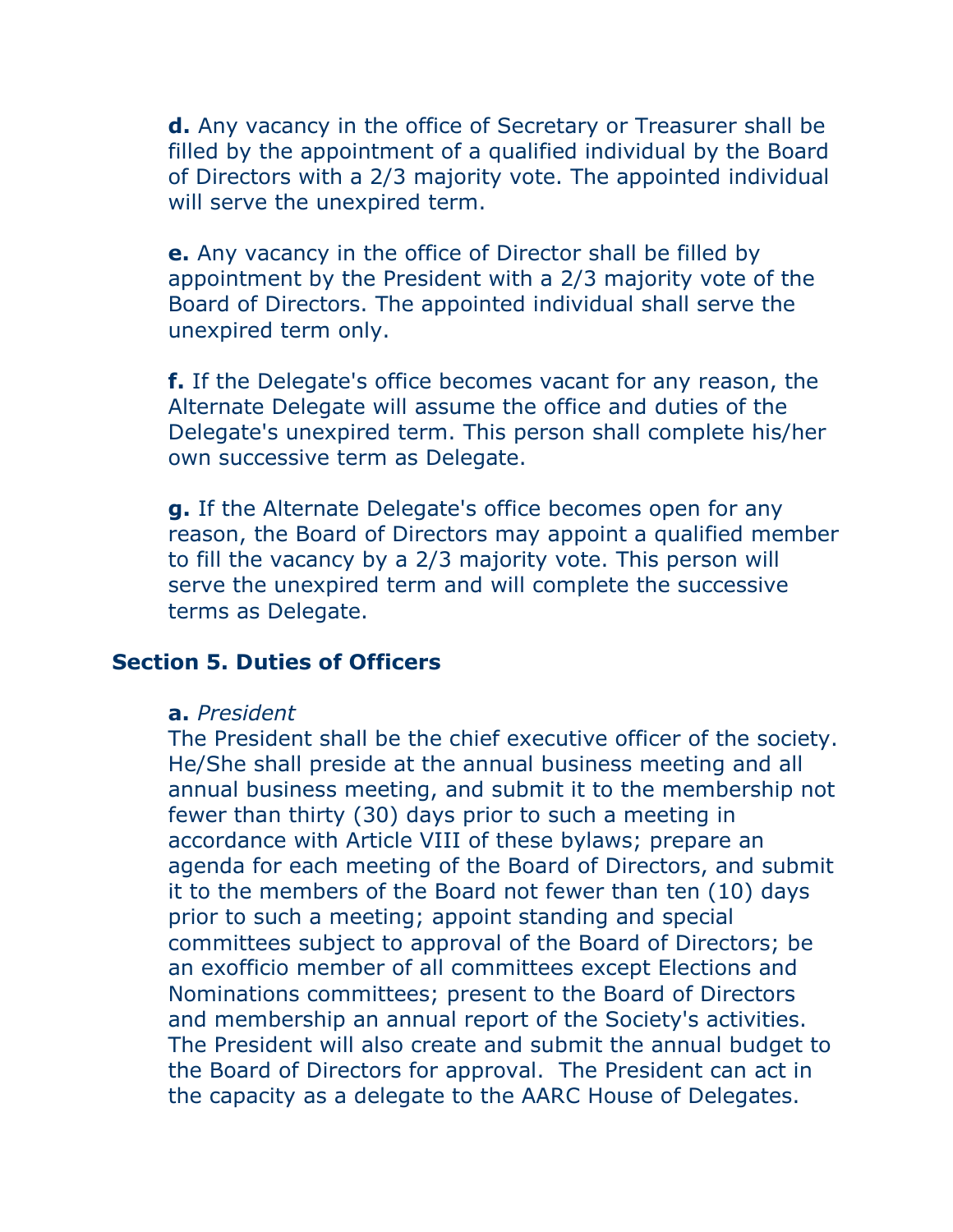# **b.** *Vice President*

The Vice President shall become acting President and shall assume the duties of the President in the event of the President's absence, resignation, or disability; he/she shall perform such other duties as shall be assigned by the President or Board of Directors.

# **c.** *Treasurer*

The Treasurer shall have charge of all funds and securities of the society; endorsing checks, notes, or other orders for the payment of bills; disbursing funds as authorized by the Board of Directors and/or in accordance with the adopted budget, depositing funds as the Board of Directors may designate. He/she shall see that full, accurate accounts ar kept, make a written quarterly financial report to the Board of Directors, and a complete written yearly report at the Spring meeting of the Board of Directors. At the expense of the Society, he/she shall be bonded in an amount determined by the Board of Directors.

# **d.** *Secretary*

The Secretary shall have charge of keeping the minutes of the Board of Directors' meetings, regular business meetings, and the annual business meeting of the governing body and other business of the society to the Executive Office of the AARC within ten (10) days following the meeting; executing the general correspondence; and in general, performing all duties as from time-to-time shall be assigned by the President or the Board of Directors.

# **e.** *Immediate Past-President*

The Immediate Past-President shall advise and consult with the President and shall perform such other duties as shall be assigned by the President or the Board of Directors.

# **f.** *Voting Members of the Board*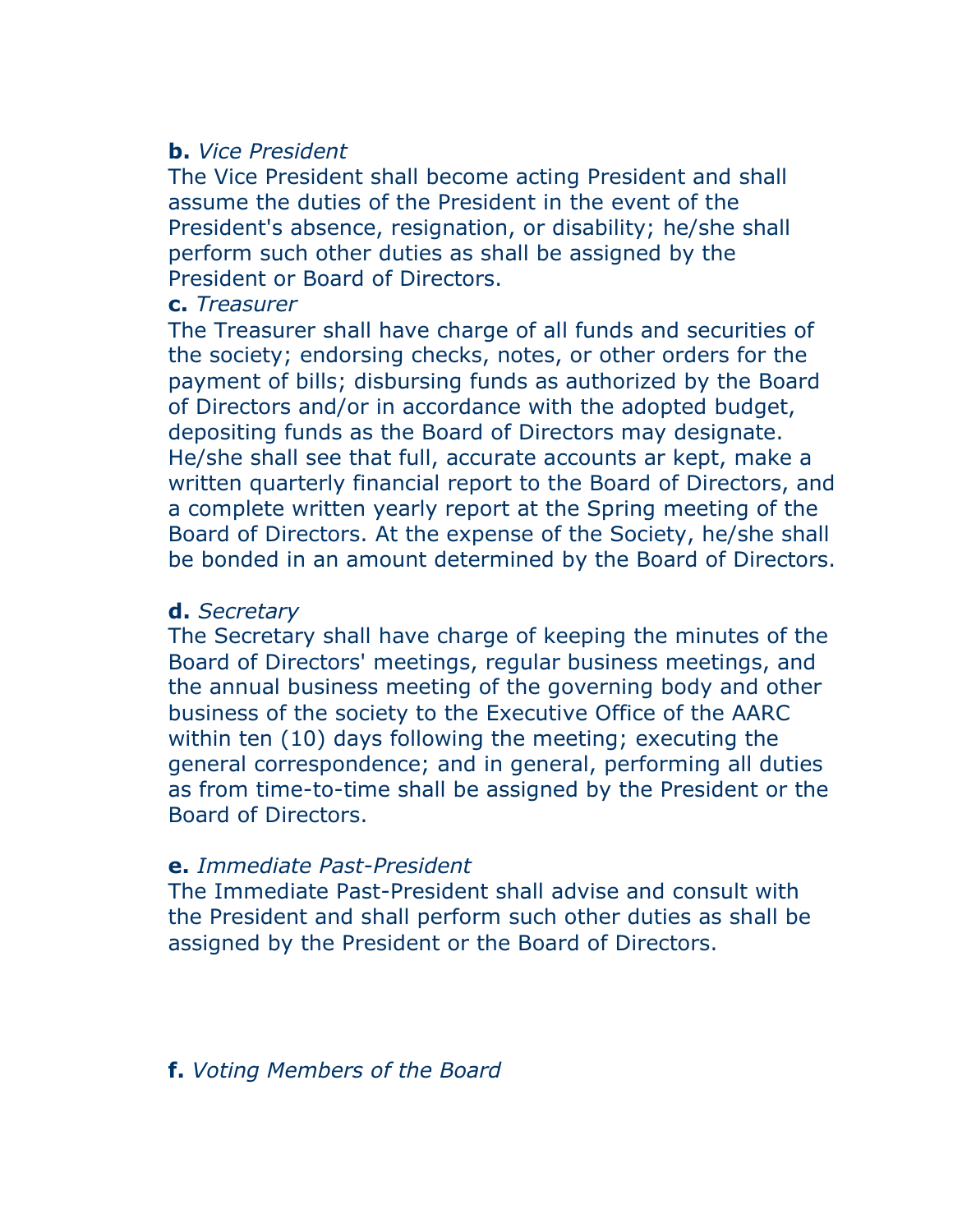*Directors -* The Director shall perform such duties as assigned by the President or the Board of Directors. This person must serve on committees as assigned by the President. *Delegate* - The duties of the Delegate shall be specified by the bylaws of the AARC. The Delegate shall serve on committees of the state society as appointed by the President with approval of the Board of Directors. The Delegate shall be a voting member of the Board of Directors.

ARTICLE VI - NOMINATIONS & ELECTIONS

# **Section 1. Nominations Committee**

The President shall appoint a Nominations Committee and appoint a Chairman for the purpose of preparing a ballot; this must be done at least ninety (90) days before the annual business meeting. The committee shall report back to the Board of Directors at least sixty (60) days before the date of the annual business meeting.

# **Section 2. Ballot**

**a.** The completed ballot shall be made available to all eligible voting "active" members at least thirty (30) days prior to the annual business meeting.

**b.** The vote shall be conducted using a ballot with the listing of the nominees and providing space for write-in votes for each office. Ballots, to be acceptable, must be submitted at least 5 days before the annual business meeting. The deadline date shall be clearly indicated on the ballot.

# **Section 3. Election Committee**

The President shall appoint an impartial Election Committee which shall check the eligibility of each ballot and tally the votes prior to the annual business meeting. The Election Committee Chairman shall announce the results at the annual business meeting.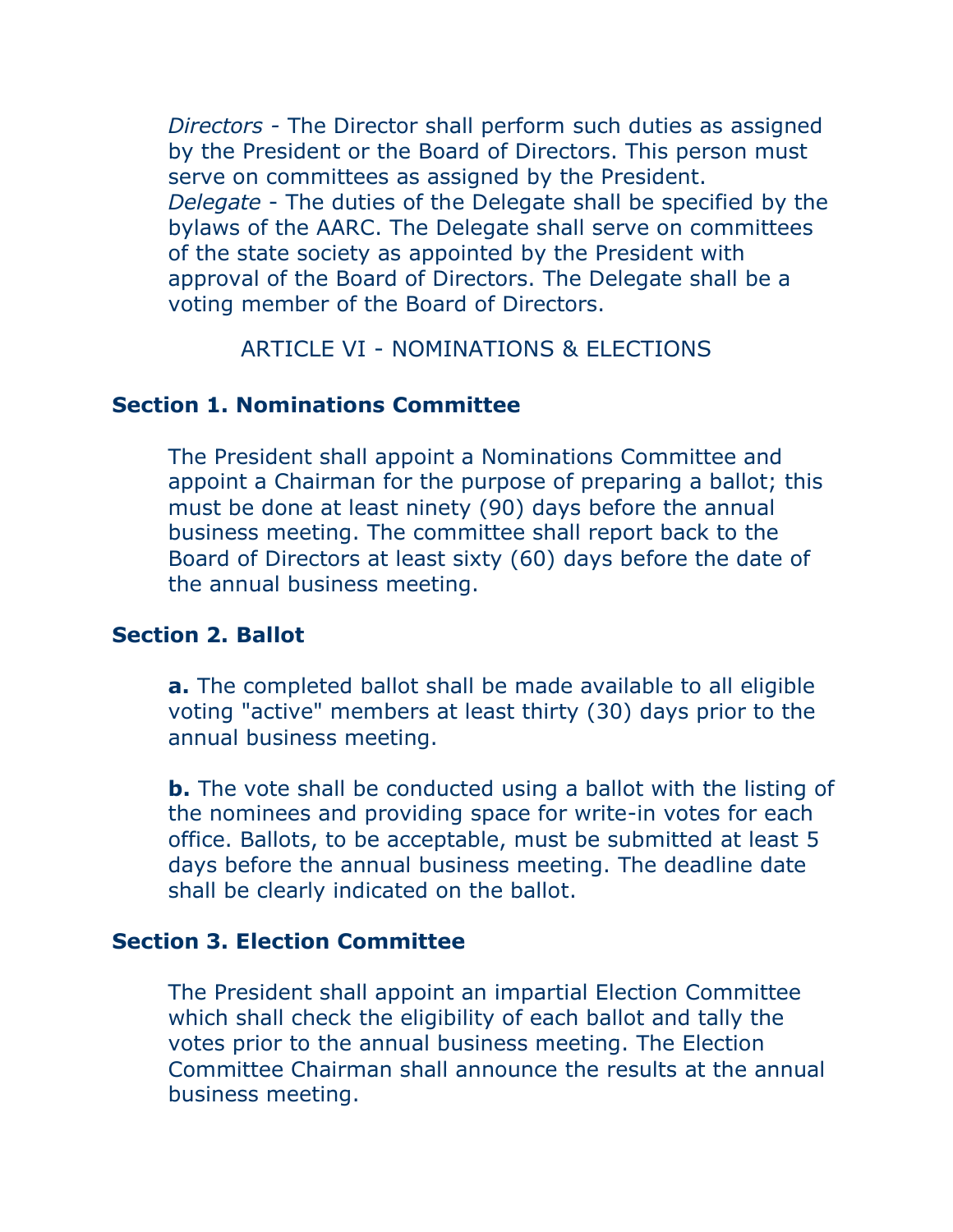# ARTICLE VII - BOARD OF DIRECTORS

#### **Section 1. Composition and Powers**

**a.** The executive government of this society shall be vested in the board of eight (8) active members consisting of the President, Vice President, Secretary, Treasurer, Immediate Past President, two (2) Directors, and the Delegate to the AARC.

**b.** The President shall be Chairman and presiding officer of the Board of Directors and the Executive Committee. He/She shall have the authority of extending written invitations to board meetings to any individual (s) whose presence may have an influence on board decisions. The Executive Committee of the Board of Directors shall consist of the President, Vice President, Immediate Past President, Secretary, and Treasurer. They shall have the power to act for the Board of Directors between meetings of the Board of Directors and such action shall be subject to ratification by the Board at its next meeting.

**c.** The Board of Directors shall have the power to declare an office vacant by 2/3 vote, upon the refusal or neglect of any member of the Board to perform the duties of that office; for any conduct deemed prejudicial to the society; or upon failure to attend two Board of Directors meetings without proper notification. (All absences from board meetings must be with the excused permission of the society President). Written notification shall be given to the officer or Director that the position has been declared vacant.

#### **Section 2. Duties**

**a.** Supervise all business and activities of the society within the limitations of these bylaws.

**b.** Adopt and rescind standing rules of the society.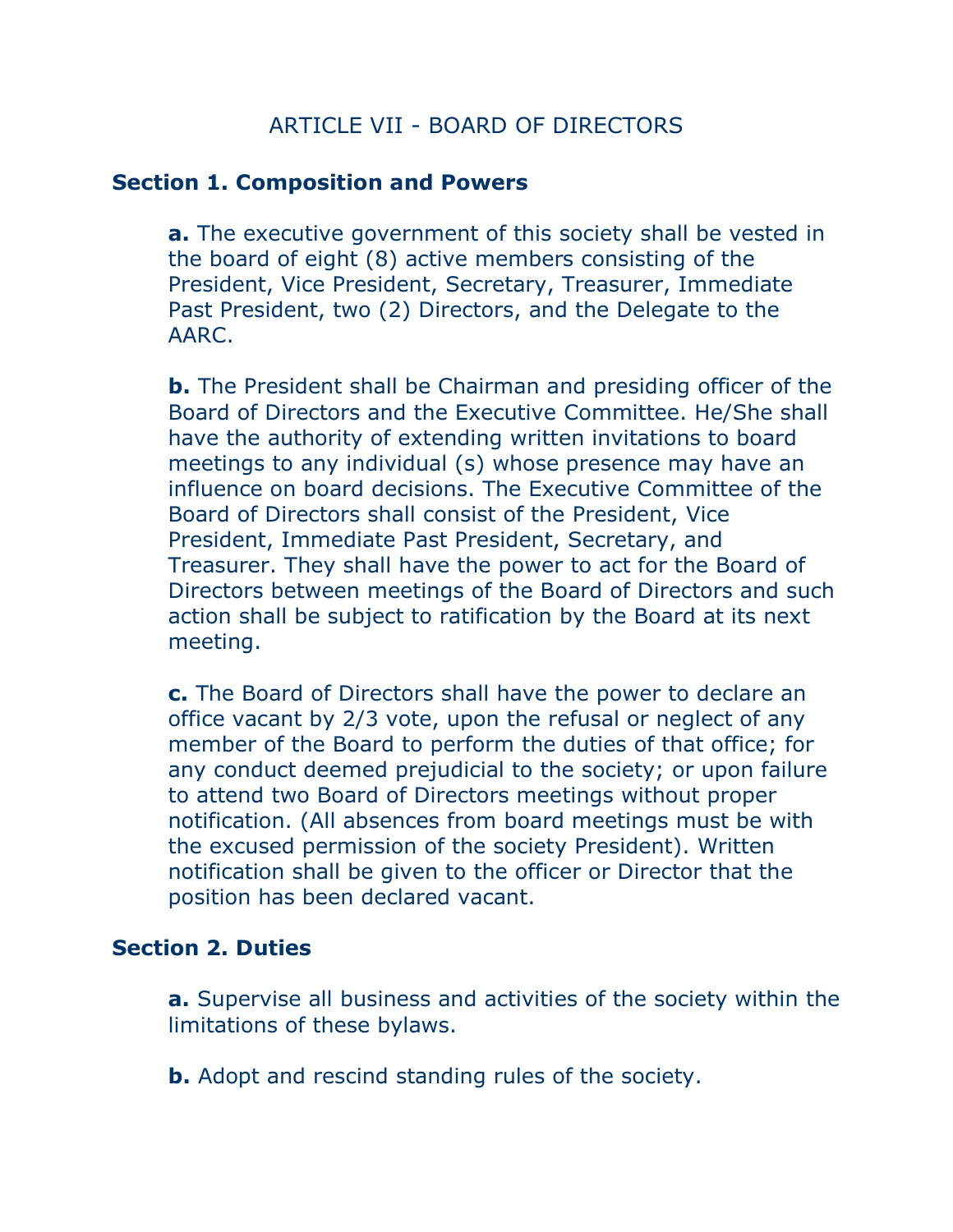- **c.** Approve all budgetary items.
- **d.** Require quarterly reports from all standing committees.

#### **Section 3. Meetings**

**a.** The Board of Directors shall meet at least on a quarterly basis. The dates of the meetings will be made known to the members of the board at least ten (10) days in advance through written notification.

**b.** Special meetings of the Board of Directors shall be called by the President at such times as the business of the society shall require or upon written request of two (2) members of the society.

**c.** A majority of the Board of Directors shall constitute a quorum at any meeting of the board.

#### **Section 4. Vote**

Whenever, in the judgment of the Board of Directors, it is necessary to present any business to the membership prior to the next regular or annual business meeting, the Board of Directors may, unless otherwise required by these bylaws, instruct the Elections Committee to conduct a vote of the membership. The question thus presented shall be determined according to a majority of the valid votes received within thirty (30) days after the date of such submission, except in the case of a constitutional amendment or change in the bylaws when a 2/3 majority of the valid votes received is required. Any and all action approved by the members in accordance with the requirements of this article shall be binding upon each member thereof. Any amendment (s) to the bylaws of this society shall be presented to the membership at least sixty (60) days prior to a vote, as provided in Article XVII of these bylaws.

ARTICLE VIII - ANNUAL BUSINESS MEETING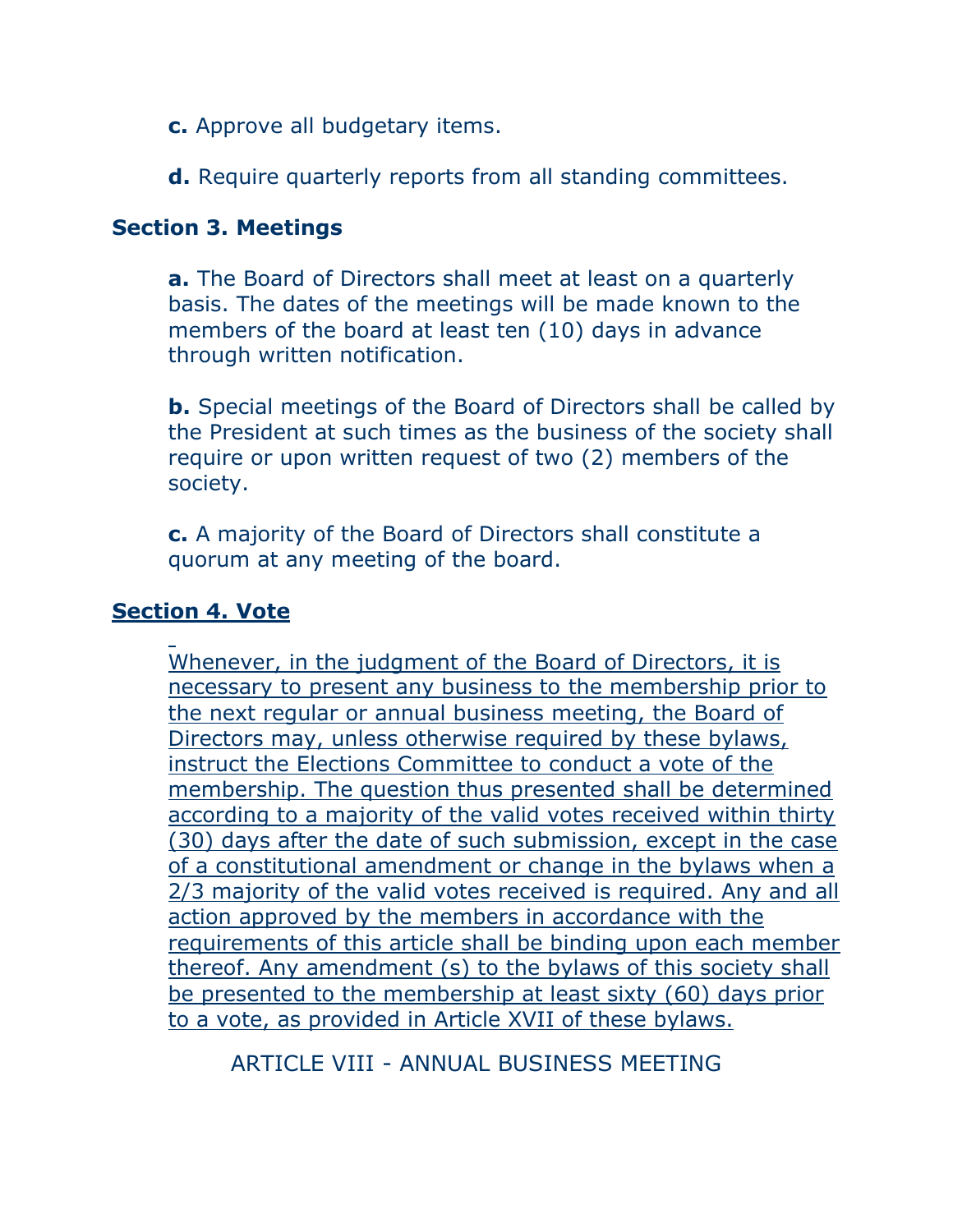#### **Section 1. Date and Place**

**a.** The society shall hold an annual business meeting within sixty (60) days of the close of each calendar year; additional business meetings may be held as required to fulfill the objectives of the society.

**b.** The date and place of the annual business meeting shall be decided by the Board of Directors.

#### **Section 2. Purpose**

**a.** The annual business meeting shall be for the purpose of presenting reports to the general membership, officially announcing election results, and other business brought by the President.

**b.** Additional business meetings shall be for the purpose of receiving reports and for other business brought by the President.

#### **Section 3. Notification**

**a.** Written notice of the time and place of the annual business meeting shall be sent to all members of the society not fewer than sixty (60) days prior to the meeting.

**b.** An agenda for the annual business meeting shall be sent to all members not fewer than thirty (30) days prior to the annual business meeting.

# ARTICLE IX - SOCIETY DELEGATES TO THE AARC HOUSE OF DELEGATES

#### **Section 1.**

**a.** Only voting members of the association shall be eligible to be a Delegate or Alternate. No person may serve more than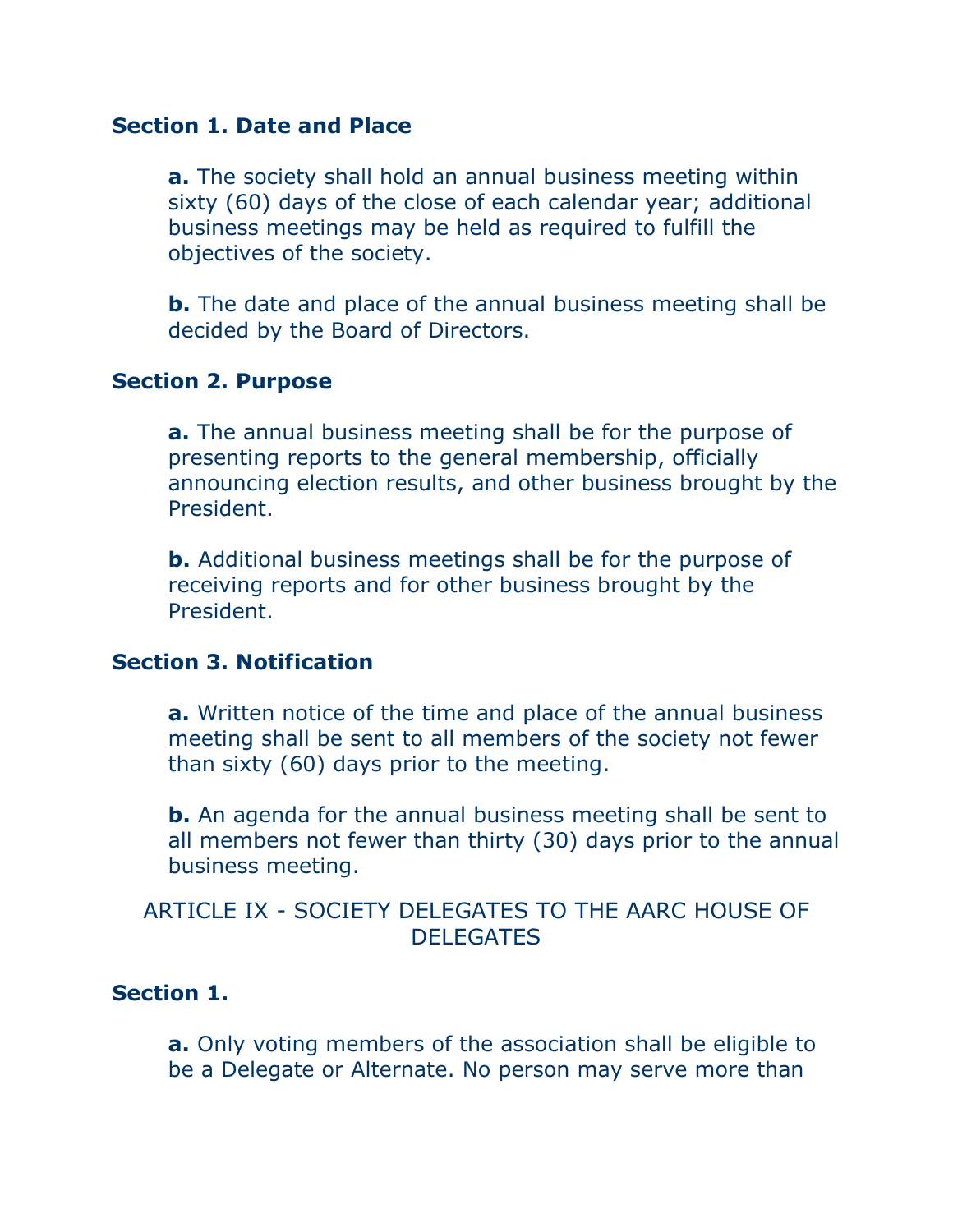four (4) consecutive years in the House of Delegates, either as Delegate, Alternate or a combination of both.

**b.** The voting members of the society shall have the power to declare the office of Delegate and/or Alternate vacant by a 2/3 vote, upon refusal or neglect of the Delegate and/or Alternate to perform the duties of office or for any other conduct deemed prejudicial to the society or the association. Written notice shall be given to the Delegate and/or Alternate and the Chartered Affiliates Committee that the office has been declared vacant.

**c.** The Delegate shall be a voting member of the society's Board of Directors.

# ARTICLE X - COMMITTEES

#### **Section 1. Standing Committees**

The members of the following Standing Committeesshall be appointed by the President, subject to the approval of the Board of Directors, to serve for a term of one (1) year:

- **a.** Elections
- **b.** Judicial
- **c.** Executive
- **d.** Nomination
- **e.** Program & Education
- **f.** Bylaws

#### **Section 3. Committee Chairperson's Duties**

**a.** The President shall appoint the "chair" of each committee.

**b.** The "chair" of each committee may recommend prospective committee members to the President. When possible, the "chair" of the previous year shall serve as a member of a new committee.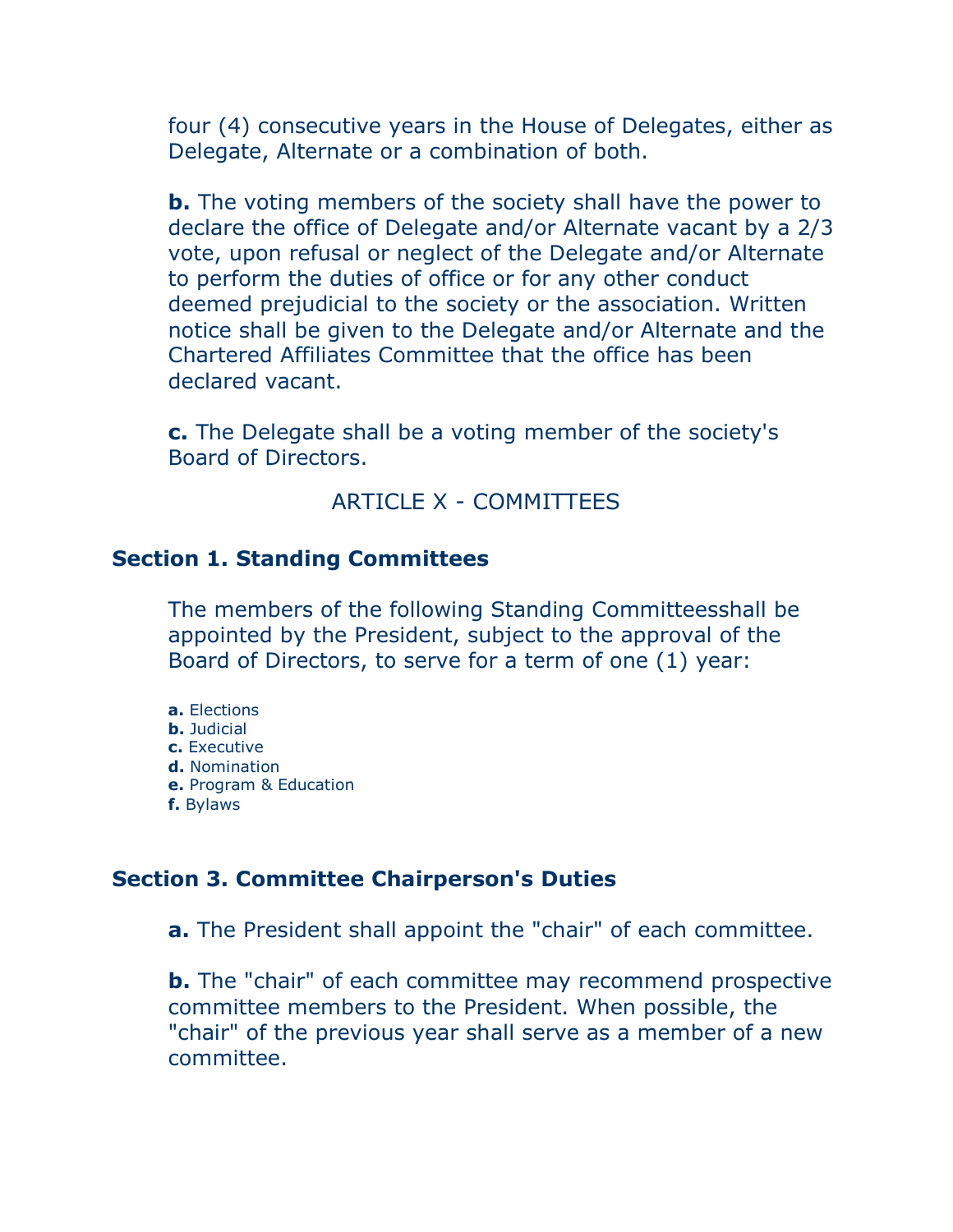**c.** The "chair" of each committee shall confer promptly with the members of his/her committee on work assignments.

**d.** Non-members or physician members may be appointed as consultants to the committees. The President shall request recommendations for such appointments from the medical advisor(s).

**e.** Each committee chair requiring operating expenses shall submit a budget for the next fiscal year to the Budget and Audit Committee.

**f.** All committee reports shall be made in writing and submitted to the President and Secretary of the society at least ten (10) days prior to the meeting at which the report is to be read.

ARTICLE XI - DUTIES OF COMMITTEES

# **Section 3. Elections Committee**

**a.** This committee shall prepare, receive, verify, and count ballots for all elections held during the calendar year.

**b.** The committee shall consist of at least four (4) members.

#### **Section 4. Judicial Committee**

**a.** This committee shall consist of four (4) members.

**b.** This committee shall review formal written complaints against any individual society member charged with any violation of the society bylaws or otherwise with any conduct deemed detrimental to the society of the AARC. Complaints or inquiries may be referred to the committee by the Judicial Committee of the AARC.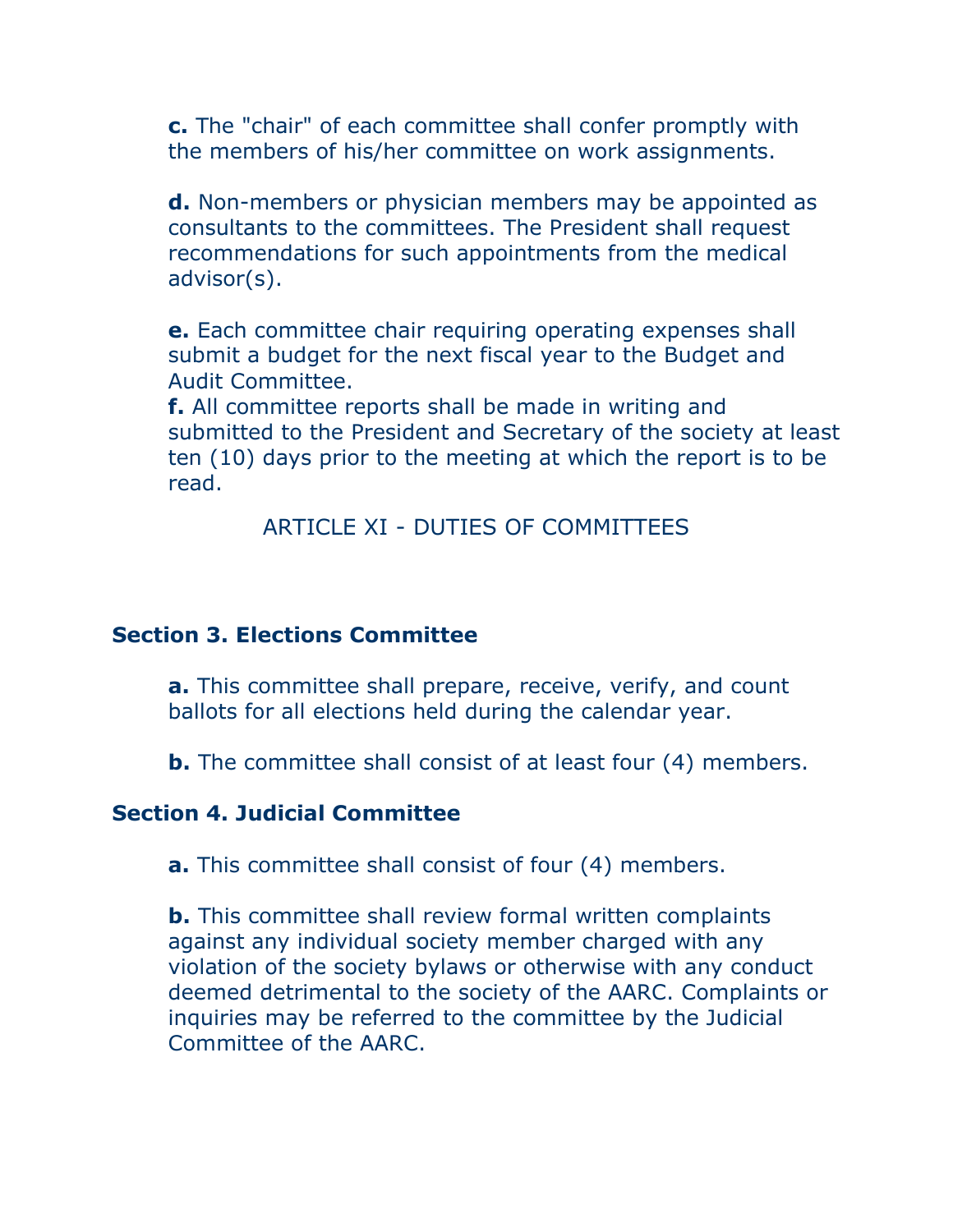**c.** If the committee determines that the complaint justifies an investigation, a written copy of the charges shall be prepared for the medical advisor(s) or his designate with benefit of legal counsel if deemed advisable. If deemed advisable, forward this information to the AARC Judicial Committee. The committee will comply with AARC recommendations.

#### **Section 5. Nominations Committee**

**a.** This committee shall prepare for approval by the Board of Directors a slate of officers and directors for election.

**b.** It shall be the duty of this committee to make the final critical appraisal of candidates to see that the nominations are in the best interest of the AARC and the society through consideration of personal qualifications and geographical representation as applicable.

# **Section 6. Program and Education Committee**

**a.** This committee shall consist of at least three (3) members and be so constructed as to provide experienced members for program and education planning.

**b.** The Medical Advisor or his designate will be a consultant member of this committee.

# **Section 7. Bylaws Committee**

**a.** This committee shall consist of at least three (3) members.

**b.** The committee shall receive and prepare all amendments to the bylaws for submission to the Board of Directors.

**c.** This committee shall perform an annual review of the society bylaws as well as the AARC Bylaws and initiate such amendments for submission to the society Board of Directors.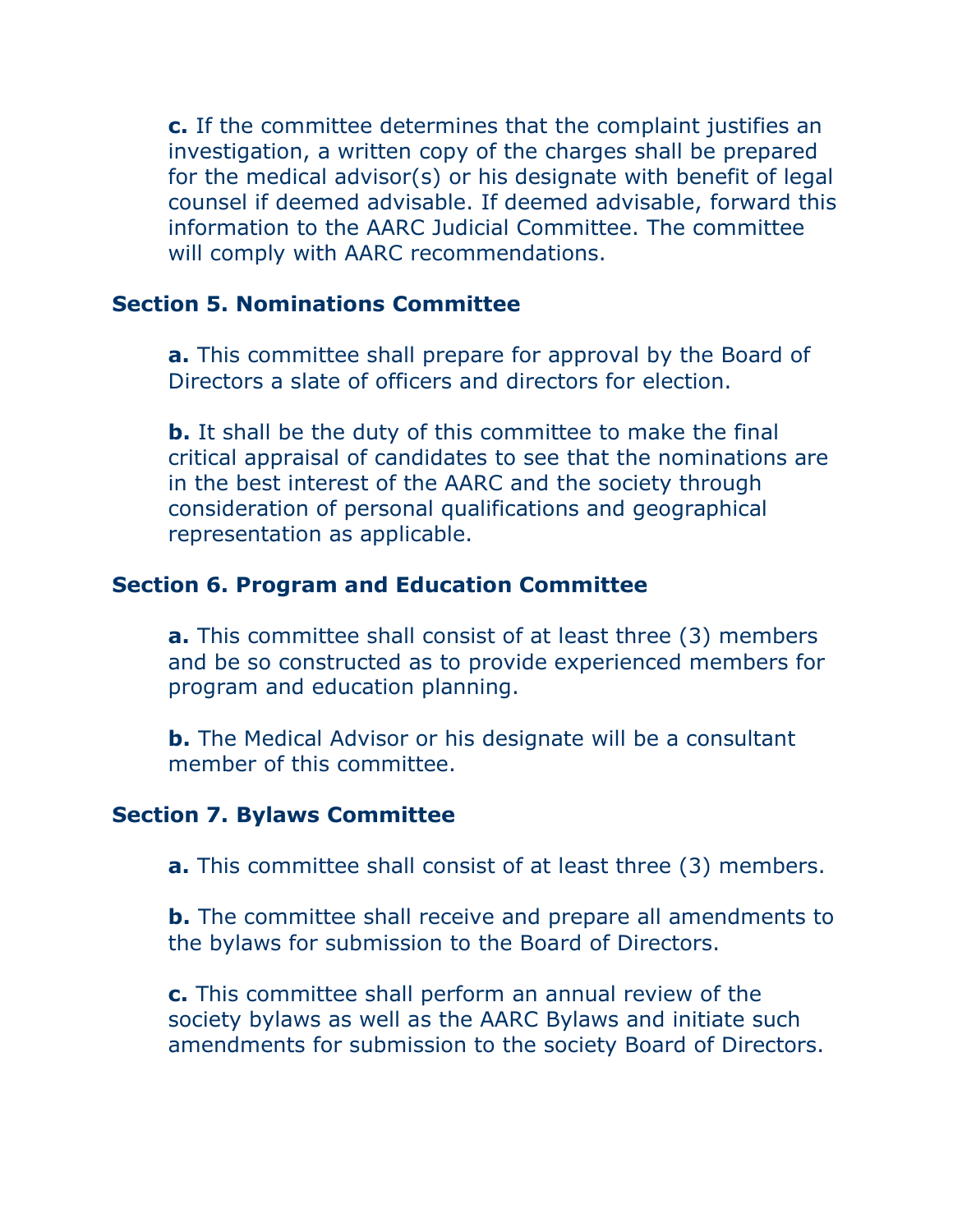# **Section 1. Composition**

The society shall have one (1) Medical Advisor. The physician appointed to the post must have an identifiable role in clinical, organizational, educational, or investigative cardiopulmonary care. This position is appointed by the President and confirmed by the Board of Directors.

# **Section 2. Term of Office**

The term of office of the Medical Advisor may be terminated at any time by a 2/3 majority vote of the Board of Directors. Notification of this action shall be submitted to the Medical Advisor, the AARC, and the National Board of Medical Advisors. Any vacancy in the office of Medical Advisor shall be filled by a 2/3 majority vote of the Board of Directors. The appointed person will serve the unexpired term. The term is defined as one (1) year. The Medical Advisor may serve no more than two (2) consecutive years.

#### **Section 3. Duties**

The society Board of Directors and all of its committees shall consult with the Medical Advisor in regard to all matters of medical policy. The Medical Advisor shall assist the appropriate committees regarding any educational programs and publications. The Medical Advisor may attend all regular meetings of the Board of Directors and shall have the privilege of voice but not vote.

ARTICLE XIII - FISCAL YEAR

The fiscal year of this society shall be from January 1 through December 31.

ARTICLE XIV – ETHICS